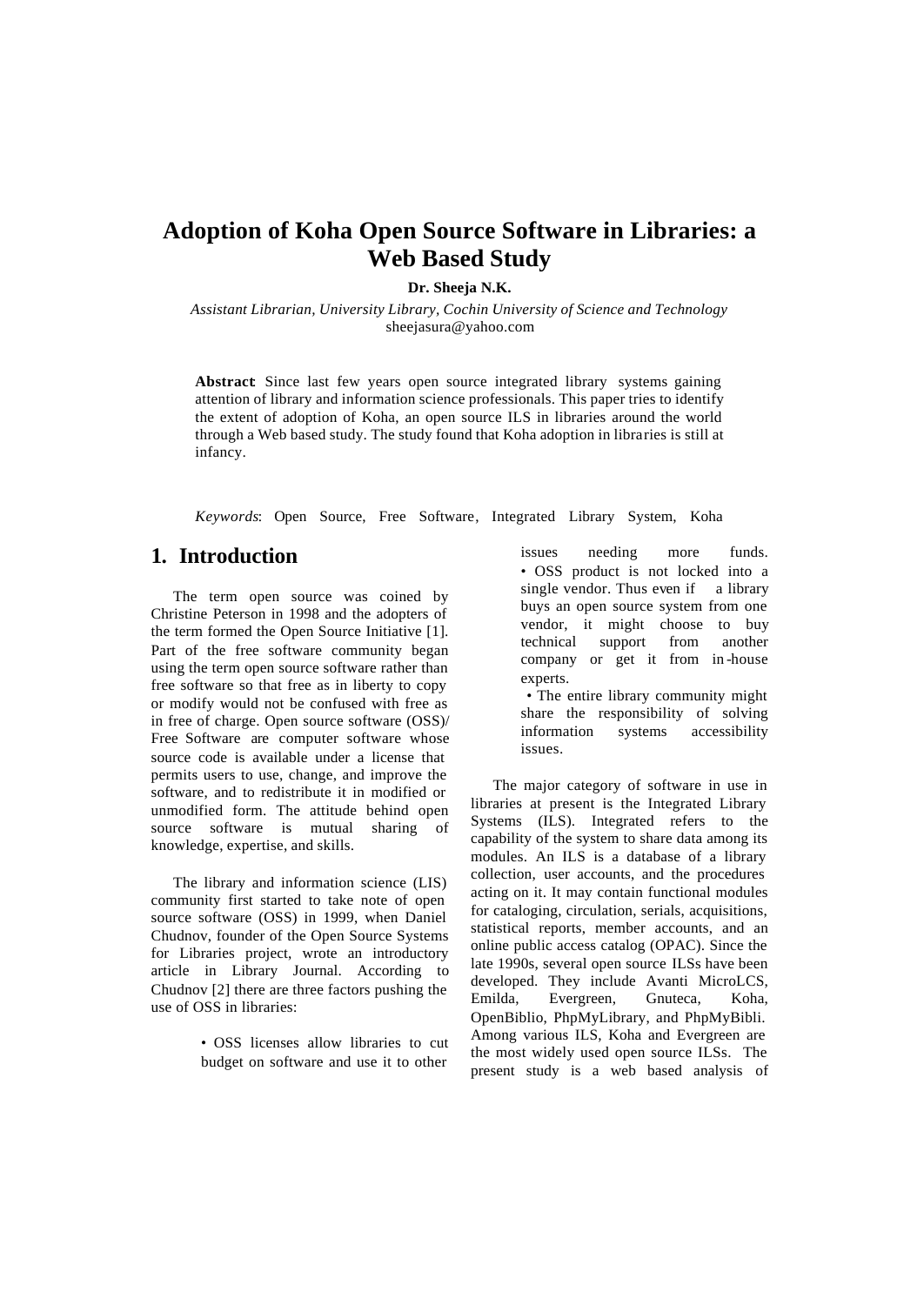adoption of Koha open source software in libraries across the world.

## **2. Koha**

Koha (http://www.koha.org), is the first open source fully featured Integrated Library System (ILS) written in the LAMP paradigm. Development of Koha, began in 1999, funded by a group of libraries in rural New Zealand that found proprietary software expensive and lacking in needed features [3][4]. The fullfeatured Koha was developed initially in New Zealand by Katipo Communications Ltd and first deployed in January 2000 for Horowhenua Library Trust. Koha is currently maintained by a team of software providers and library technology staff from around the globe. Some of the key features of Koha are listed below:

- Web Based.
- Copy cataloguing and z39.50.
- MARC21 and UNIMARC for professional cataloguers

• Manage online and off line resources with the same tool.

- RSS feed of new acquisitions
- E-mail and/or txt patron's overdue and other notices.
- Print barcodes.
- Serials management module.

• Full catalogue, circulation and acquisitions system for library stock management.

• Web based OPAC system

• Simple, clear search interface for all users. Simple and comprehensive acquisition options.

• Multi-tasking and enables updates of circulation, cataloguing and issues to occur simultaneously.[5]

Koha is designed to work with a minimum of hardware resources. It runs on the Linux operating system in conjunction with the Apache Web server, uses the popular MySQL open source database management system, and is written in Perl. The Koha ILS can also be installed on Windows operating system. Koha supports MARC21 and UNIMARC bibliographic records.

#### **3. Objectives**

Open source software is becoming a central topic in our information world. This study aims to explore whether librarians or libraries are familiar with the new technological innovations and whether they use or adopt open source software like Koha for library automation. The study formulated the following objectives:

• to identify the extent of Koha installations around the world

• to find out geographical region wise installations of Koha ILS

• to find out library wise distribution of installations of Koha ILS .



You are here: Home Turkish English (USA) French (France) Greek Spanish Arabic  $\rightarrow$  Ahout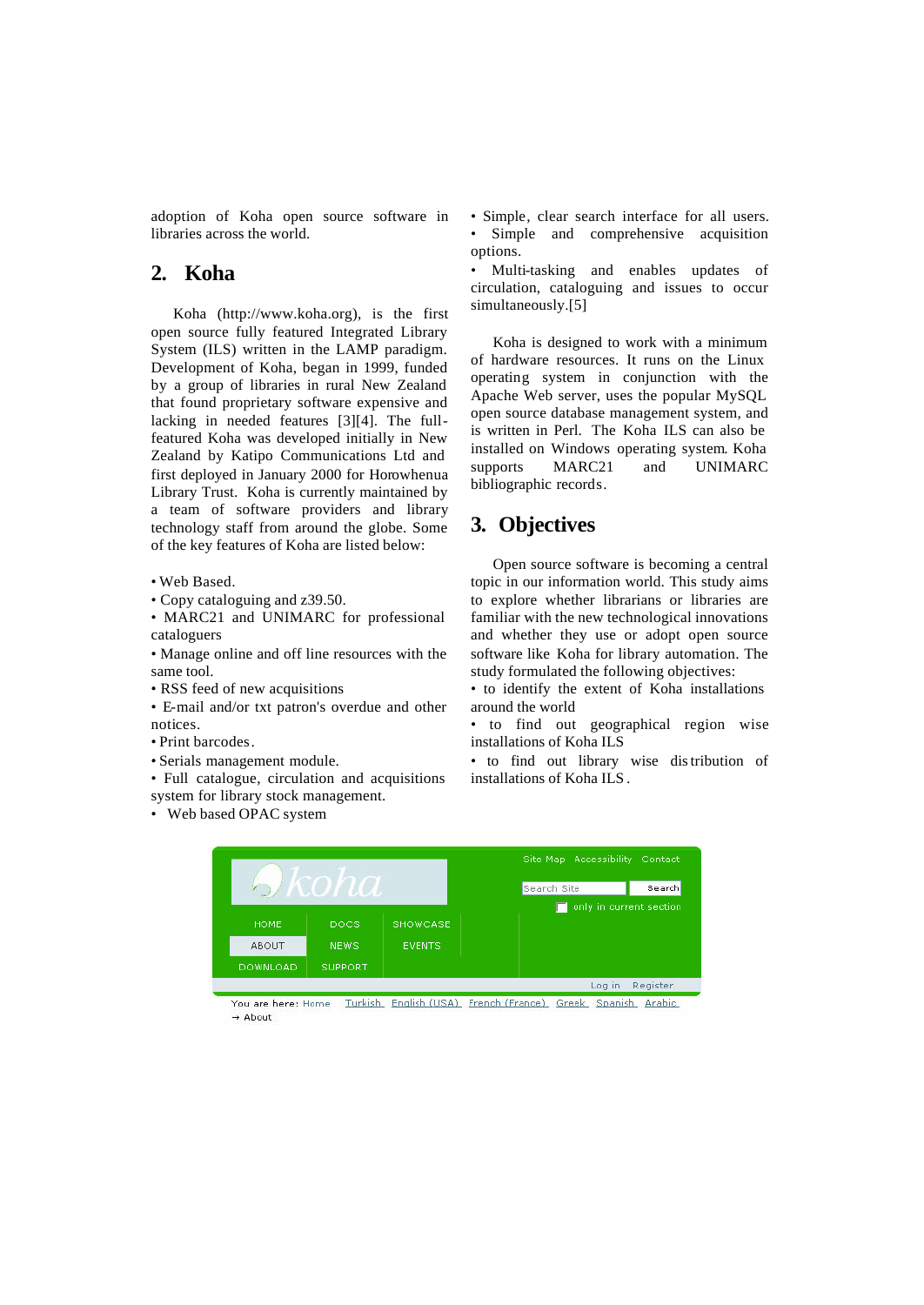## **4. Literature Review**

A number of authors advocated the suitability of OSS to libraries, while a few articles describe empirical studies of open source ILSs.. Tennant [6] asserted that open source is better than proprietary software because libraries may alter it to meet their needs, and such alterations may benefit other libraries as well. However, he noted that small libraries were unlikely to have technically sophisticated personnel who could install and maintain OSS, and large libraries exceeded the scalability limits of open source ILSs at the time. Bretthauer [7] considered OSS an opportunity for libraries and with a ''tendency to push innovations''. OSS considered low-cost solutions for technological applications and offer cheap alternatives to expensive commercialized solutions for libraries [8]. Forrester [9] undertook an in-depth study of how open source software is being used in North America and Europe to understand its role in IT and examine the barriers and benefits that open source software represents to enterprise customers. Among the concerns, the biggest concern was to find 'technical support'. The survey revealed respondents' perceptions as: OS provide significant economical and technological benefits including cost savings, improving overall efficiency of IT, quality of products and processes, greater innovation, increased competition among service offerings, and more efficient use of resources across the industry. Kumar [10] has compared the open source ILSs Koha, PhpMyLibrary, and OpenBiblio in a cross comparison ranking of their features, and found that Koha was the most functionally mature of the three. Chalon et al. [11] researched several open source ILSs for small collections.

## **5. Methodology**

This study is purely a Web based analysis. The libraries that use Koha were identified from library literature and Koha Wiki [12] on Internet. The dynamic nature of the Web necessitates that data to be collected in a short amount of time in order to provide a snapshot of a particular period. Two days to five months was reported as the range of collection periods of past studies, with two months being the most common [13]. The data of this study were collected over a one-week period in October 2009. The data were coded and input directly into a Excel spreadsheet, which facilitated later calculations

## **6. Results**

#### *6.1 Region wise Distribution of Koha Installation*

The Koha user group lists a total number of 212 installations by different types of libraries. Region wise distribution of Koha installation shows that out of 212 installations 67(31.6%) are from North America, 47 (22.16%) from Asia, 46(21.6%) from Europe and 26(12.26%) from Oceania (Australia and New Zealand). Very few libraries of South America and Africa adopted Koha (South America 11(5.1%); Africa 15 (7%)). Fig.1 illustrates graphical presentation of Koha installations. It shows that American libraries lead in Koha adoption.

Further analysis of the data shows that out of 47 installations of Asia 20 are fro m India, 8 from Taiwan, 3 from Thailand and 2 each from China, Afghanistan, Indonesia, Malaysia, Pakistan, Philippines and Sri Lanka and 1 each from Bangladesh and Israel.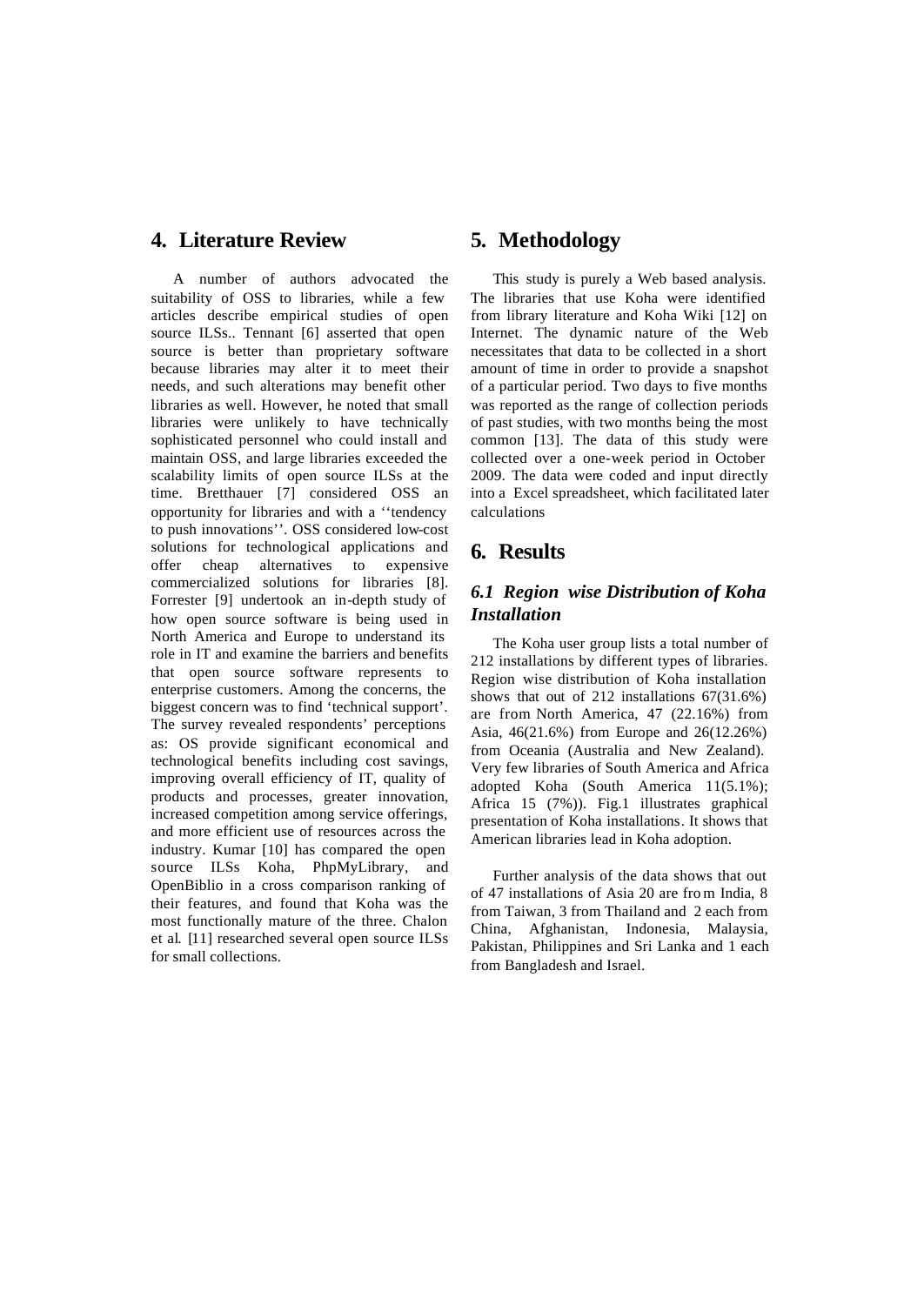

**Fig. 1. Region wise Installations of Koha ILS**

## *6.2 Category wise Installations of Koha ILS*

Among the total number of libraries using Koha 40% are academic libraries and 27% are special libraries. Thus academic and special libraries lead in the use of Koha ILS. The share of public libraries that use Koha is 21%. 12% of installations are from other type institutions (multi type libraries, private libraries, home libraries, archives, museums and virtual libraries). The category wise distribution of libraries is presented in figure  $\mathcal{L}$ 



**Fig. 2 Category wise Installations of Koha ILS**

#### *6.3 Koha in India*

While a number of Koha installations have been reported in India, the numbers of URLs of institutions and their OPACS that are operational and available in the public domain are fewer. The study revealed that out of 20 Koha installations in India the major groups of libraries belong to Kerala 6(30%), Karnataka 3(15%), and Tamil Nadu 3 (15%). Fig.3



**Fig.** 3. **State wise Installations of Koha ILS**

## **7. Discussion**

The study found that only 212 libraries are currently registered themselves in Koha user group. There may be some more libraries that are using Koha but not registered themselves in the user group. Even though Koha is an open source software with number of facilities and features and a lot of web resources and community support offered over net for installation and implementation, very few libraries adopt the software for their libraries. A study by Rafiq [14] found that library professionals had positive perceptions to open source software but adoption is still at beginning. The reasons that hinder the adoption of OSS in libraries can be revealed through further investigation. The level of support for OSS was indicated by Ho [15] and Chawner [16]. Documentation was another issue associated with OSS adoption. Murray [17] concluded that poor quality documentation was a drawback of OSS adoption.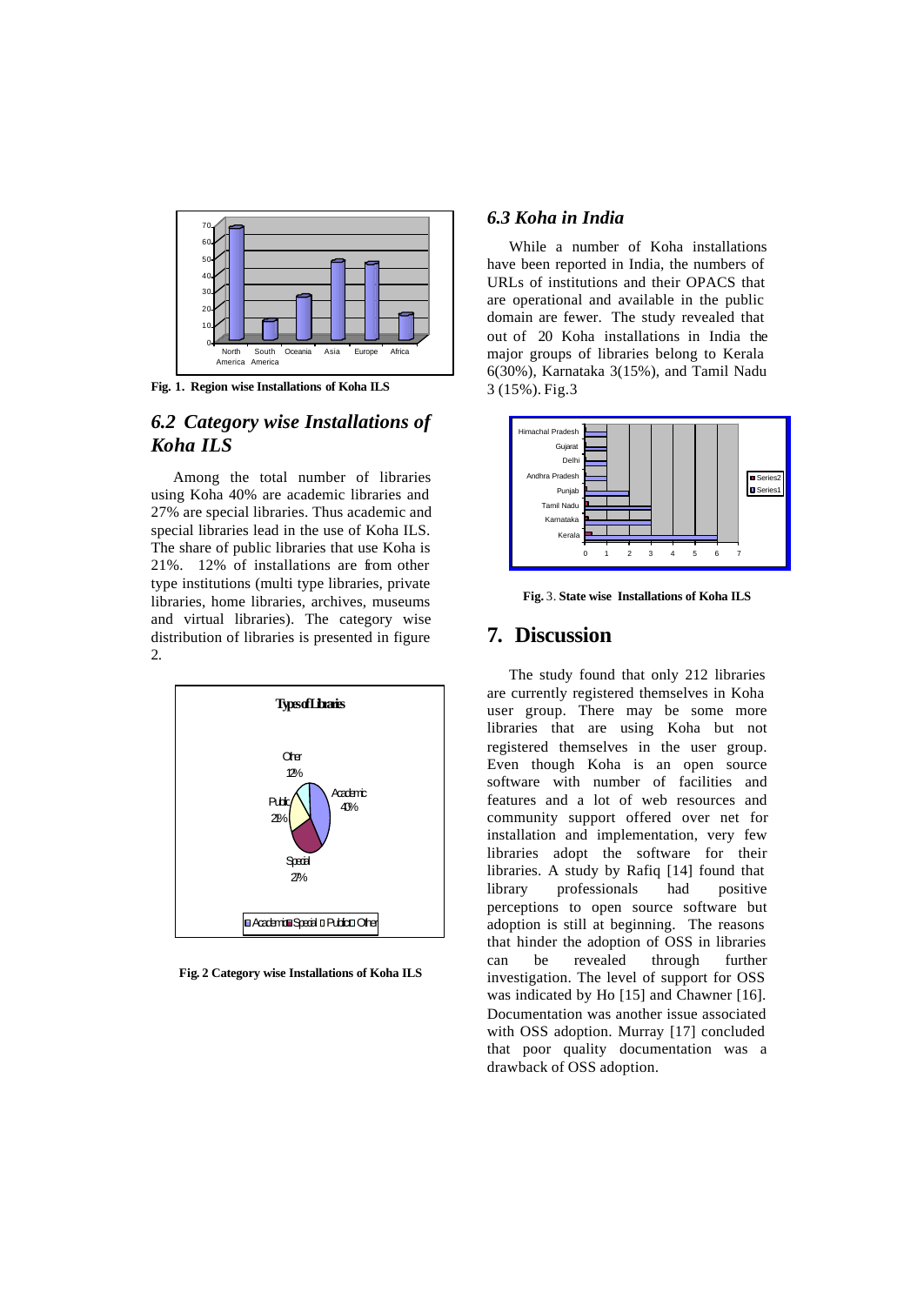#### **8. Conclusion**

The study was an attempt to find out the pace of adoption of Koha open source integrated library system based on the number of recorded installations on the web. The study found that Koha adoption in libraries is still at infancy.

#### **Reference**

- [1]. D. Bretthauer, "Open Source Software: A History," Information Technology & Libraries vol.21, no. 1, pp. 3–10, Mar2002.
- [2]. D. Chudnov, "Open source software: the future of library systems". Library Journal vol.124, no.13, pp.40-43,. 1999.
- [3]. M. Breeding, (2002). An update on open source ILS. Information Today, 19(9), 42–43. [Online]. Available: http://www.infotoday.com/IT/oct02 /breeding.htm
- [4]. B. Proffitt. (2009) Koha: A library checks out open source. [Online]. Available: http://www.linuxplanet.com/linuxpl anet/reports/4408/1
- [5]. (2009) Koha website on Koha Key features.[Online]. Available: (http://koha.org/about/features)
- [6]. R. Tennant. (2000). The role of open source software. Library Journal,125(1), 36. [Online]. Available: http://www.libraryjournal.com/artic le/CA156513.html
- [7]. D.Bretthauer. (2001). "Open source software in libraries", Library Hi Tech News, 18(5)
- [8]. M. Altman, "Open source software for libraries: from virtual Greenstone to the virtual data center and beyond" IASSIST Quarterly, Winter, 5e11,2001.
- [9]. Forrester Consulting, Open source software's expanding role in the enterprise: Companies adopt open source as standard, MA: Cambridge, 2007.
- [10]. Kumar, V. (2005). Free/open source integrated library management systems: Comparative analysis of Koha, PhpMyLibrary, and OpenBiblio. [Online]. Available: November 6, 2009, from http://eprints.rclis.org/archive/0000 8074
- [11]. Chalon, Patrice X, et a.l (2006). Openyour mind! Selecting and implementing an integrated library system: The open source opportunity. [Online]. Available: http://www.eahilconfcluj.ro/docs/1b /chalon&al2006\_text.pdf
- [12]. (2009) Koha Users around the world. [Online]. Available: http://wiki.koha.org/doku.php?id=K ohaUsers
- [13]. S. McMillan, "The mic roscope and the moving target: The challenge of applying content analysis to the World Wide Web". Journalism and Mass Communication Quarterly, vol.77, pp. 80–98, 2000